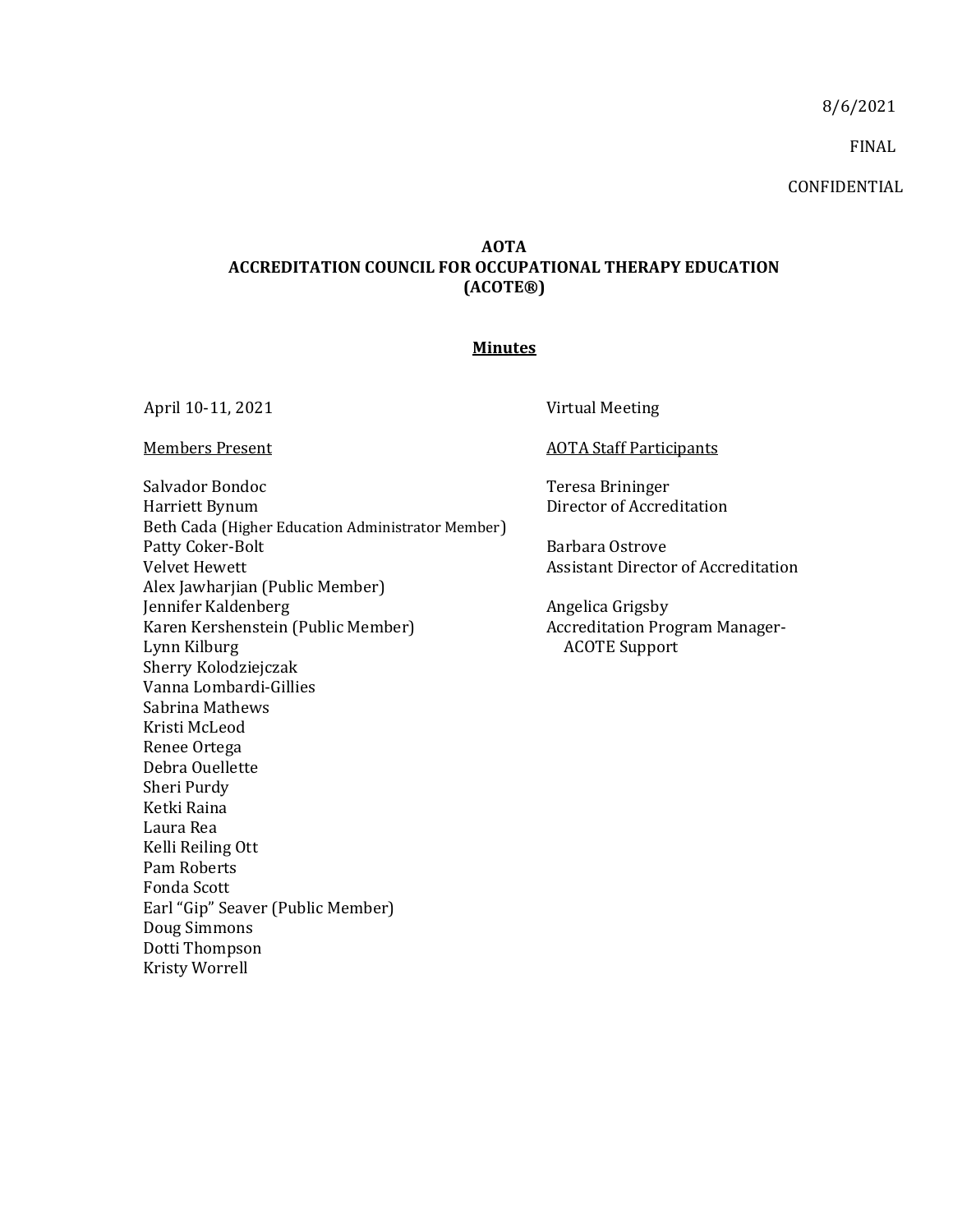## **MINUTES AOTA ACCREDITATION COUNCIL FOR OCCUPATIONAL THERAPY EDUCATION (ACOTE®) APRIL 10-11, 2021, VIRTUAL MEETING**

| <b>TOPIC</b>                                                                            | <b>ACTION</b>                                                                                                                                                                                                                                                    | <b>RESPONSIBLE</b> |
|-----------------------------------------------------------------------------------------|------------------------------------------------------------------------------------------------------------------------------------------------------------------------------------------------------------------------------------------------------------------|--------------------|
| <b>CALL TO ORDER</b>                                                                    | The modified Working Rules of the Day for a virtual meeting format were reviewed,<br>and the Conflict of Interest Policy was briefly reviewed.                                                                                                                   |                    |
| <b>MINUTES REVIEW</b>                                                                   | <b>ACOTE ACTION:</b> (Motion #1)<br>M/S/P Approve the Minutes of the December 4-6, 2020 ACOTE meeting as written.                                                                                                                                                |                    |
|                                                                                         | <b>ACOTE ACTION:</b> (Motion #2)<br>M/S/P Approve the Summary of Discussion of the December 4-6, 2020 ACOTE<br>meeting as written.                                                                                                                               |                    |
|                                                                                         | <b>ACOTE ACTION:</b> (Motion #3)<br>M/S/P Approve the Confidential Minutes of the December 4-6, 2020 ACOTE<br>meeting as written.                                                                                                                                |                    |
|                                                                                         | <b>ACOTE ACTION:</b> (Motion #4)<br>M/S/P Approve the February 3, 2021 ACOTE Conference Call Minutes as written.                                                                                                                                                 |                    |
| <b>DISCUSSION OF ITEMS</b><br><b>RAISED IN REVIEW GROUPS</b><br>OR IN REVIEW OF REPORTS |                                                                                                                                                                                                                                                                  |                    |
| <b>Doctoral Capstone</b><br>1.<br>Coordinator                                           | <b>ACOTE CHARGE: (T. BRININGER)</b><br>Include an AIP on the August 2021 ACOTE meeting to discuss when in the initial<br>accreditation process the doctoral capstone coordinator for a developing OTD<br>program should be hired.                                | T. Brininger       |
| 2.<br><b>Dysphagia Content</b>                                                          | <b>ACOTE CHARGE: (T. BRININGER)</b><br>Ensure that the next Educational Standards Review Committee (ESRC) considers<br>whether content requirements should include teaching dysphagia across the<br>life span.                                                   | T. Brininger       |
| <b>Foreign Degree</b><br>3.<br><b>Approval</b>                                          | <b>ACOTE CHARGE: (T. BRININGER)</b><br>Include information regarding recognition of foreign degree qualifications in the<br>ACOTE website update for program directors and the RAE.                                                                              | T. Brininger       |
| <b>Doctoral Capstone</b><br>4.<br><b>Hours</b>                                          | <b>ACOTE CHARGE: (T. BRININGER)</b><br>Reframe the FAQ question on the ACOTE webpage related to Standard D.1.5 to<br>remove specific reference to the pandemic.                                                                                                  | T. Brininger       |
|                                                                                         | <b>ACOTE CHARGE: (T. BRININGER)</b><br>Ensure that the next Educational Standards Review Committee (ESRC) considers<br>requirements regarding the doctoral capstone project to ensure congruence.                                                                | T. Brininger       |
| 5.<br><b>Faculty Licensure</b><br><b>Related to Distance</b><br><b>Education</b>        | <b>ACOTE CHARGE: (T. BRININGER)</b><br>Ensure that the next Educational Standards Review Committee (ESRC) considers<br>language to clarify licensure requirements for faculty teaching via distance<br>education.                                                | T. Brininger       |
| <b>Private Advising Space</b><br>6.                                                     | <b>ACOTE CHARGE: (T. BRININGER)</b><br>Ensure that the next Educational Standards Review Committee (ESRC) considers<br>language to define requirements for privacy in advising rather than physical space<br>for advising.                                       | T. Brininger       |
|                                                                                         | <b>ACOTE CHARGE: (T. BRININGER)</b><br>Draft clarification regarding requirements for private advising of students if done<br>virtually for review by the Standards/Special Topics Committee prior to posting on<br>the ACOTE website.                           | T. Brininger       |
| <b>Faculty Changes</b><br>7.                                                            | <b>ACOTE CHARGE: (T. BRININGER)</b><br>Ensure that the next Educational Standards Review Committee (ESRC) considers<br>the definition of full-time, core faculty as well as advising requirements for core<br>faculty to ensure congruence with other Standards. | T. Brininger       |